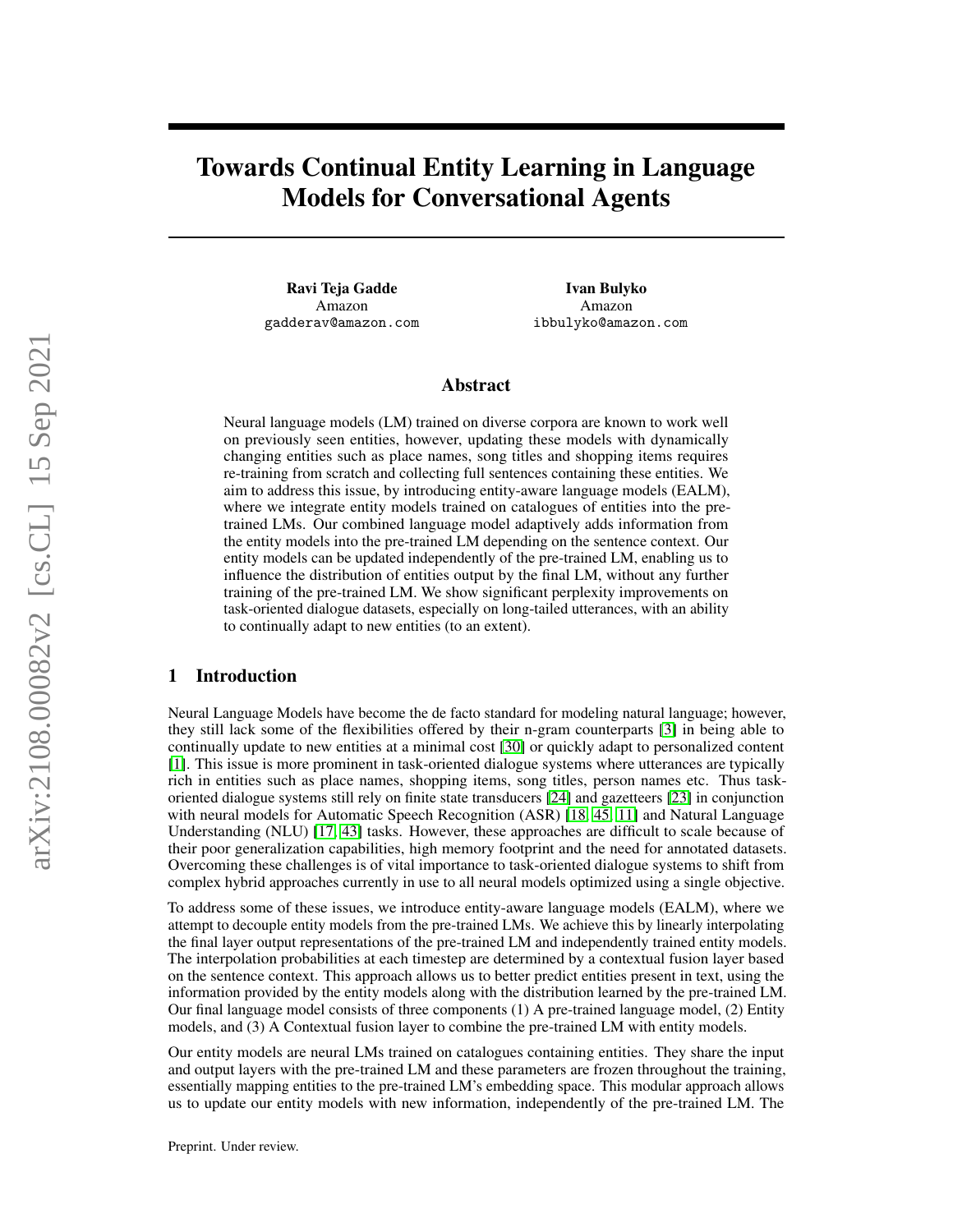improved entity models can be directly plugged back into the final LM without any further training. This enables our LM to continually learn new entities without requiring to update the pre-trained LM.

It is important to note that our final LM should not always rely on entity models while predicting entities in text. Entities in natural language can be classified into two categories based on the context in which they appear: (1) fact-based entities that depend on real-world facts, and (2) preference-based entities that depend on external factors such as time, location, speaker, etc. For example, in the utterances *play hello by adele* and *play any song by adele*, artist *adele* in the first utterance can be classified as a fact-based entity and is determined by the utterance context alone (plus some real-world knowledge), whereas, *adele* in the second is a preference-based entity that depends on auxiliary information outside of the utterance. Thus, given the utterance context *play any song by*, the distribution of the next word depends on many external factors. We expect our entity models to reflect this distribution and our LM to learn to use it from the entity models. The LM should ignore the distribution from entity models in all other cases. Unlike [\[15,](#page-10-3) [28,](#page-11-3) [44\]](#page-12-2), that are desgined to improve the representation of fact-based entities, in this paper, we only focus on preference-based entities.

Our main contributions are as follows: (1) We propose an approach to integrate entity models trained on catalogues of entities into a pre-trained LM, (2) We show that this improves our LM's capability in predicting long-tailed entities (3) We further demonstrate that updating our entity models with new information outperforms the pre-trained LM on these new entities, however, still lags behind the pre-trained LM, if we are able re-train it with full sentences containing these new entities.

#### 1.1 Our Approach

<span id="page-1-3"></span>Given utterance context  $w_{0...t-1} = (w_0, ..., w_{t-1})$ , the goal of an autoregressive language model is to estimate the probability distribution  $p(w_t|w_{0...t-1})$  of the next token  $w_t$ , where  $w_0$  is typically the start token <s> used to predict the first token. We can factorize this probability distribution as,

$$
p(w_t|w_{0...t-1}) = \sum_{i=0}^{N} p(w_t|w_{0...t-1}, E_i) \cdot p(E_i|w_{0...t-1})
$$
\n(1)

<span id="page-1-1"></span>where  $E_0$  represents the pre-trained LM and  $E_1, ... E_N$  represent the entity LMs. However, entity models cannot accurately predict  $p(w_t|w_{0...t-1}, E_i)$  as they are only trained on entity catalogues. As a result, we use the utterance context  $w_{0...t-1}$  $w_{0...t-1}$  $w_{0...t-1}$  to determine the entity context  $w_{t-l^*...t-1}$ <sup>1</sup> containing only entity terms, for every entity  $E_i$ , at every timestep t and approximate  $p(w_t|w_{0...t-1}, E_i)$  as follows,

$$
p(w_t|w_{0...t-1}, E_i) \approx p(w_t|[w_0; w_{t-l^*...t-1}], E_i) \quad \forall i = 1...N
$$
  

$$
l^* = \underset{l \in [0, t-1]}{\arg \max} p(l|w_{0...t-1}, E_i)
$$
 (2)

where  $[w_0; w_{t-l^*...t-1}] = (w_0, w_{t-l^*}, ..., w_{t-1})$ . We assume  $[w_0; w_{t-0...t-1}] = w_0$  for notational simplicity. We further simplify Eq. [2](#page-1-1) using markov assumption on the entity models by only considering k tokens preceding the current timestep,  $l^* = \arg \max_{l \in [0,k]} p(l|w_{0...t-1}, E_i)$ . We show the utterance contexts of our entity models at different timestamps using an example in Table [5](#page-7-0)

<span id="page-1-2"></span>To convert this into a continuous optimization problem, we rewrite Eq. [2](#page-1-1) as an expectation over all possible entity contexts and our updated equation looks like,

$$
p(w_t|w_{0...t-1}, E_i) \approx \sum_{l=0}^{k} p(l|w_{0...t-1}, E_i) \cdot p(w_t|[w_0; w_{t-l...t-1}], E_i) \quad \forall i = 1...N
$$
 (3)

<span id="page-1-0"></span> $1<sup>t</sup> - l^*$  denotes the start index of the entity in the utterance, if the current phrase is an entity,  $t - l^* = 0$ otherwise.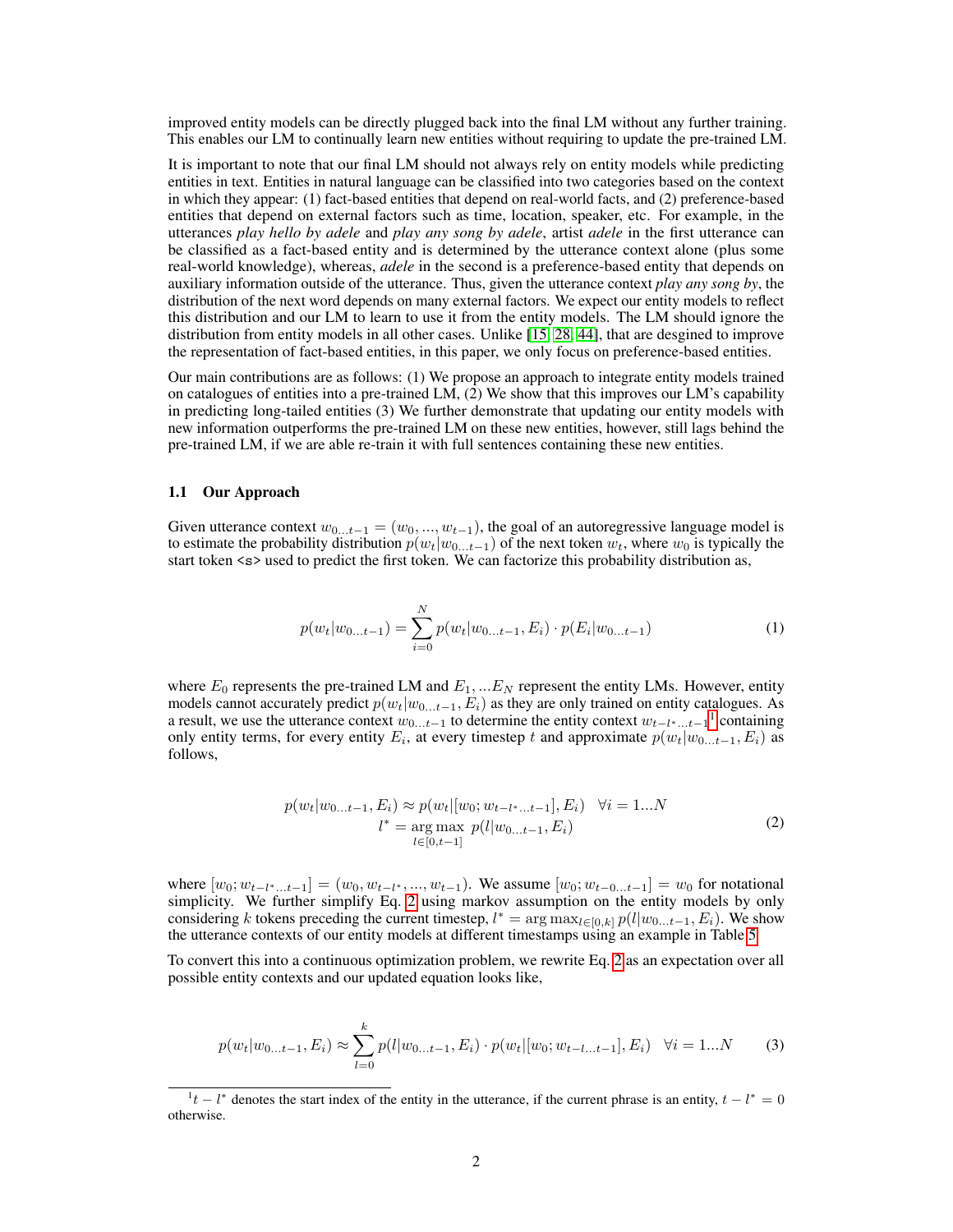## 2 Entity-Aware Language Models

In this section, we describe our proposed Entity-Aware Language Models (EALM). Our LM has three components that are trained sequentially: (1) A pre-trained language model, (2) Entity models and, (3) A contextual fusion layer. Our LM components and their interactions are outlined in Figure [1](#page-3-0)

Given an utterance context  $w_{0...t-1} = (w_0, ..., w_{t-1})$ , our LM first converts these tokens into a dense representation  $X = (x_0, ..., x_{t-1})$ , where  $X \in \mathbb{R}^{t \times d}$ , using an input embedding layer. The pre-trained LM and the entity models process this input representation as described below.

#### 2.1 Pre-trained Language Model

We use a multi-layer Transformer decoder similar to [\[39,](#page-12-3) [31\]](#page-11-4) as our pre-trained LM. Given the input representation  $X$ , the pre-trained LM first adds positional information to it, using a trainable positional embedding matrix  $P_e \in \mathbb{R}^{t \times d}$ . Our modified input  $H_0^P = X + P_e$  is then transformed using a stack of global self-attention and fully connected layers,

$$
HP = GlobalAttentionTransformer(H0P)
$$
 (4)

<span id="page-2-3"></span>The last token representation  $h_{t-1}^P$  of the final layer's output  $H^P$ , where  $h_{t-1}^P \in \mathbb{R}^d$  and  $H^P \in \mathbb{R}^{t \times d}$ , is used as an encoding of the utterance context  $w_{0...t-1}$ . During the pre-training state,  $h_{t-1}^P$  is passed through an additional output layer to obtain the probability distribution  $p(w_t) = Softmax(h_{t-1}^P W_o)$ of the next token  $w_t$ , where  $W_o \in \mathbb{R}^{d \times |V|}$  is the output embedding matrix shared by all the models.

#### 2.2 Entity Models

Unlike the pre-trained LM that takes the entire utterance context  $w_{0...t-1}$  as input, entity models only process the last l tokens, where  $l \leq k$ , at every timestep, as described in Eq. [3](#page-1-2) and Table [5.](#page-7-0) We, therefore, use local attention  $[26]$  and relative positional embeddings<sup>[2](#page-2-0)</sup>  $[35]$  for our entity model self-attention layers. In addition to this, our entity models generate  $k + 1$  outputs at every timestep, by varying the utterance context length from 0 through  $k$  based on Eq. [3.](#page-1-2) To do this efficiently on modern hardware, we generate the  $k + 1$  outputs at the same time, sharing computation whenever possible.

To this end, we duplicate the input representation  $X^{'}=(x_0, x_{t-k}, ..., x_{t-1})$  of our entity models,  $k+1$ times, and obtain a new input representation  $H_0^{E_i} \in \mathbb{R}^{k+1 \times k+1 \times d}$ , for every entity model  $E_i$ . Given  $H_0^{E_i}$ , our entity models generate the last token representations of the final layer,  $h_{t-1}^{E_i} \in \mathbb{R}^{k+1 \times d}$ <sup>[3](#page-2-1)</sup>, by effectively masking the utterance context based on the context length l, where  $l \in [0, k]$ ,

$$
h_{t-1}^{E_i} = LocalAttentionTransformer(H_0^{E_i})
$$
\n(5)

While training the parameters of our entity models on entity catalogues, we only generate one output (instead of  $k + 1$ ) and the final layer representation  $htrain_{t-1}^{E_i} \in \mathbb{R}^d$  is passed through an additional output layer with output embeddings  $W_o$ . However, unlike the pre-trained LM we freeze the input and output embedding layers, after initializing them with those of the pre-trained LM.

#### <span id="page-2-4"></span>2.3 Contextual Fusion Layer

The contextual fusion layer integrates information from the entity models into the pre-trained LM by linearly interpolating their final layer output representations based on the utterance context<sup>[4](#page-2-2)</sup>. The fusion layer represents the entity models and the pre-trained LM using a class embedding matrix  $W_c \in \mathbb{R}^{\tilde{N}+1 \times d}$ , where N is the number of entity models. It also creates a new encoding  $h_{t-1}^{\tilde{C}} \in \mathbb{R}^d$ 

<span id="page-2-1"></span><span id="page-2-0"></span> $2$ We do not have absolute position information while training out entity models on entity catalogues.

<sup>&</sup>lt;sup>3</sup>Note that  $k + 1$  here does not represent the time dimension, but rather represent the  $k + 1$  different outputs obtained by changing the utterance context length from  $0$  to  $k$ .

<span id="page-2-2"></span><sup>4</sup>This is slightly different from Eq. [1](#page-1-3) where the interpolation is done on the probability distributions of the next token.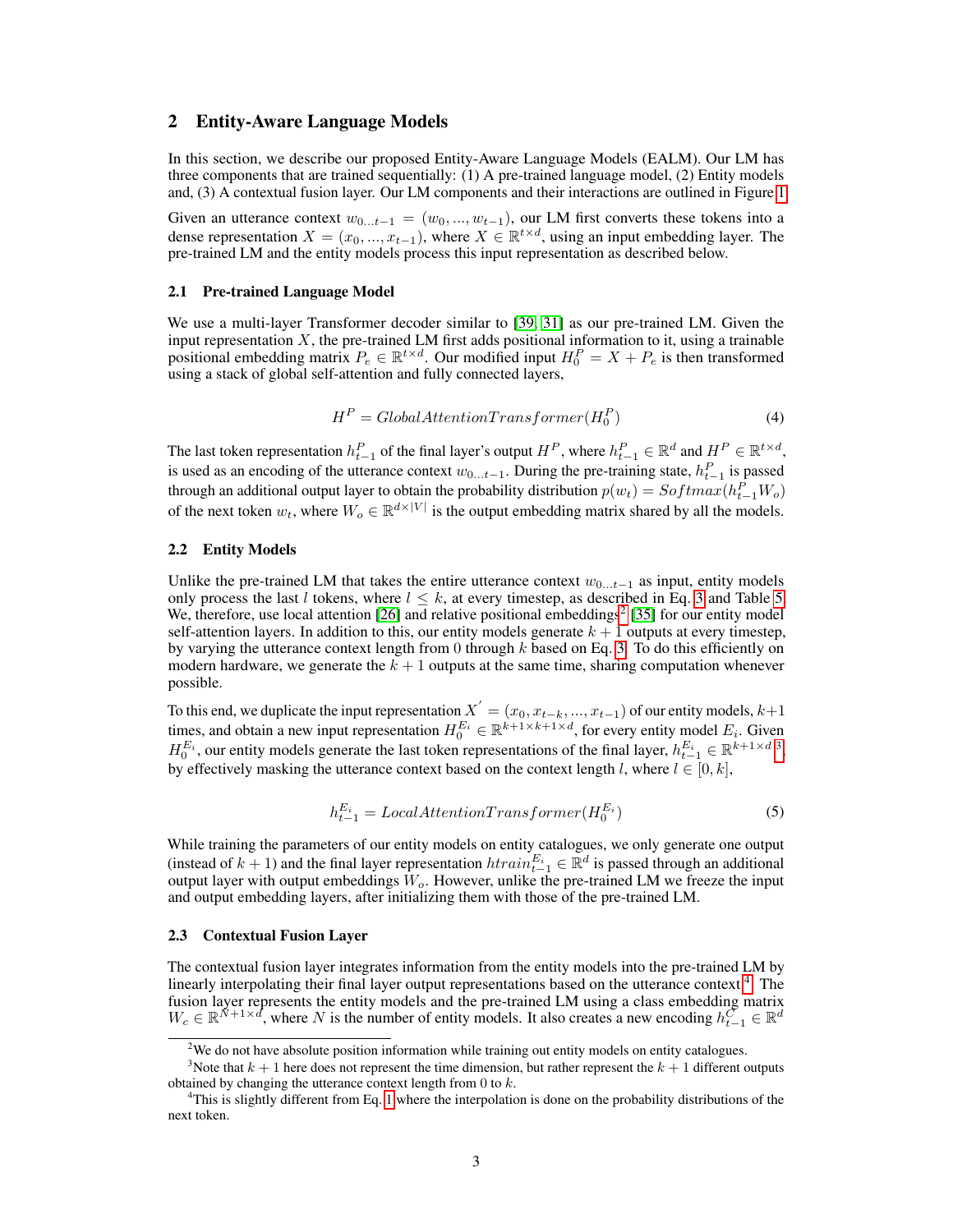

<span id="page-3-0"></span>Figure 1: Figure showing the EALM architecture in detail. EALM components and their interactions are shown in the left. Pre-trained and entity model fuser is shown in the top right and entity output mixer is shown in the bottom right part of the figure. Pre-trained LM parameters are highlighted in red, entity model parameters are in blue and contextual layer parameters are in green. We have only shown one entity model in the figure, additional models follow the same structure.

of the utterance context  $w_{0...t-1}$  by passing the final layer output  $H^P$  of the pre-trained LM through an additional transformer decoder similar to Eq. [4.](#page-2-3)

The goal of the contextual fusion layer is twofold: (1) Approximate the probability distributions of the next token given by our entity models by identifying their respective entity contexts (Eq. [3\)](#page-1-2) and (2) Determine the probability distribution of the next token given by our final LM by estimating the interpolation weights (Eq. [1\)](#page-1-3). As mentioned, we use the final layer outputs of our models as a proxy to represent the probability distributions of the next token.

**Entity Contexts** Given the output representation  $h_{t-1}^{E_i}$  of the entity model  $E_i$ , its class embedding  $W_c^{E_i}$  and the encoding  $h_{t-1}^C$  of the utterance context, we first compute the probability distribution  $pcontext^{E_i} \in \mathbb{R}^{k+1}$  over all possible entity contexts at the current timestep as shown in Figure [1.](#page-3-0) We then create a compact representation  $o_{t-1}^{E_i} \in \mathbb{R}^d$  of the entity model's output as follows,

$$
pcontext^{E_i} = EntityOutputMixer(W_c^{E_i}, h_{t-1}^{E_i}, h_{t-1}^C)
$$

$$
o_{t-1}^{E_i} = \sum_{l=0}^{k} {}^{l}pcontext^{E_i} \cdot {}^{l}h_{t-1}^{E_i} \quad \forall i = 1...N
$$
 (6)

where the left superscript  $l$  indicates the  $l<sup>th</sup>$  row of the matrix or vector.

**Entity Fusion** Given the output representation of the pre-trained LM  $h_{t-1}^P$ , compact output representations of the entity models  $o_{t-1}^{E_i}$ , class embedding matrix  $W_c$  and the encoding  $h_{t-1}^C$  of the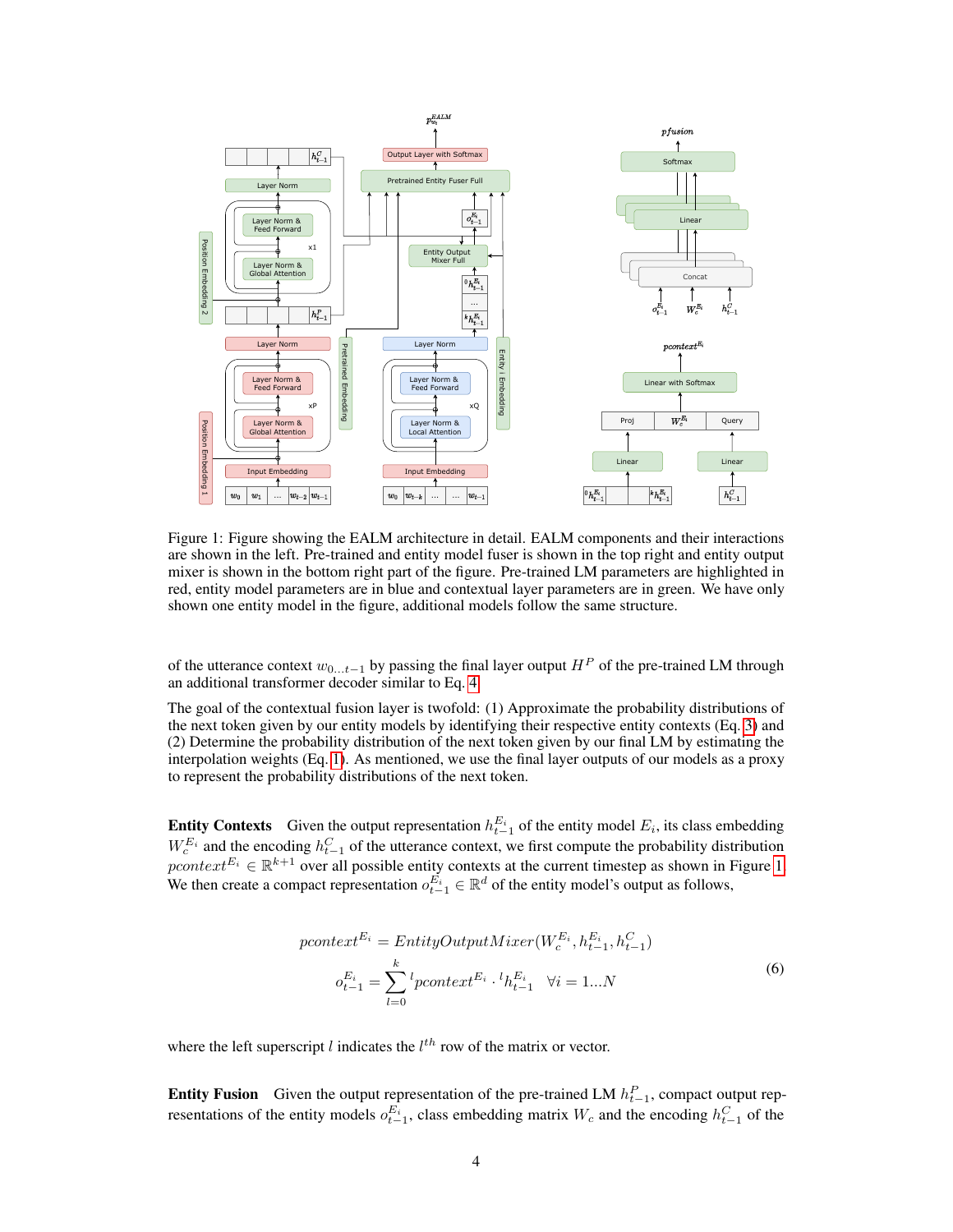<span id="page-4-0"></span>utterance context, we compute the interpolation probabilities  $pfusion \in \mathbb{R}^{N+1}$  as shown in Figure [1.](#page-3-0) We combine the output representations of the entity models and the pre-trained LM as follows,

$$
{}^{i}pfusion = {}^{i}Softmax(PretrainedEntityFuser(o_{t-1}^{E_i}, W_c^{E_i}, h_{t-1}^{C}))
$$

$$
h_{t-1}^{EALM} = \sum_{i=0}^{N} {}^{i}pfusion \cdot o_{t-1}^{E_i}
$$
(7)

where  $E_0$  represents the pre-trained LM and  $o_{t-1}^{E_0} = h_{t-1}^P$ .

We pass the interpolated representation  $h_{t-1}^{EALM}$  through the output layer with output embeddings  $W<sub>o</sub>$  to obtain the probability distribution of the next token given by our model.

$$
p^{EALM}(w_t|w_{0...t-1}) = Softmax(h_{t-1}^{EALM}W_o)
$$
\n
$$
(8)
$$

We freeze the parameters of the pre-trained LM, entity models, input and output embedding layers while training the contextual fusion layer. All our LMs and the Fusion Layer are trained to minimize the negative log-likelihood of the utterances or entities.

## 3 Experiments

#### 3.1 Experimental Setup

Our training pipeline consists of three stages: (1) Pre-training a language model (2) Training entity models and (3) Training a contextual fusion layer to combine the pre-trained model with entity models. We only use transformer decoder blocks [\[39\]](#page-12-3) and linear layers in all our networks. We use  $T_{layers}$  to represent the number of layers in the transformer,  $d_{model}$  for its hidden, input and output dimensions,  $d_{ff}$  for the feedforward dimension,  $T_{heads}$  as the number of attention heads and  $T_{dropout}$  for dropout between the layers. All our models use the AdamW optimizer [\[20\]](#page-10-4) with a weight decay of 0.1 and a step-wise decaying learning rate scheduler [\[10\]](#page-9-2) with warmup. We use  $lr_{warmup}$  to define number of tokens until warmup and  $lr_{decay}$  to define the number of tokens after which we decay the learning rate by a factor of 0.9. We use  $\hat{l}r_{start}$ ,  $l r_{max}$  and  $l r_{end}$  to define the starting, maximum and final learning rates respectively. We conduct all our experiments on utterances belonging to Entertainment, Shopping, LocalSearch and Communication domains.

Pre-trained Language Model Training Our training data consists of transcribed utterances from user interactions with a voice assistant. The total number of tokens available for training is 40 million. All the utterances are de-identified to preserve the privacy of the users. Our pre-trained model parameters are  $T_{layers} = 12$ ,  $d_{model} = 512$ ,  $d_{ff} = 1024$ ,  $T_{heads} = 8$  and  $T_{dropout} = 0.1$ . The parameters of our learning rate scheduler are  $lr_{start} = 1e^{-6}$ ,  $lr_{max} = 6e^{-4}$ ,  $lr_{end} = 1e^{-6}$ ,  $lr_{warmup} = 2^{22}$  and  $lr_{decay} = 2^{24}$ . Our vocabulary consists of 8192 character level subword byte-pair encodings trained using [\[34\]](#page-11-6). We truncate all utterances that are longer than 32 subword units after tokenization and use absolute positional embeddings of size 512 to represent the position of these tokens. We accumulate gradients for two steps before updating the parameters of our network [\[25\]](#page-11-7). We do not use any bias parameters for the output linear layer before softmax.

Entity Models Training We used the following entity models for our experiments: (1) song name, (2) album name, (3) celebrity name, (4) video name, (5) shopping item, (6) place name and (7) person name. The size of our entity catalogues ranges from from 2 million to 10 million entries depending on the entity model. The entities in each catalogue are assigned a popularity score using some simple heuristics and we sample the entities based on their popularity during training. Our entity model parameters are  $T_{layers} = 4-6$ ,  $d_{model} = 512$ ,  $d_{ff} = 1024$ ,  $T_{heads} = 4$  and  $T_{dropout} = 0.1$ . Our learning rate scheduler parameters are same as the pre-trained model except for  $lr_{decay} = 2^{25}$ . We use a markov dependency length (Eq. [3\)](#page-1-2) of  $k = 4$  for all our entity models.

Contextual Fusion Layer Training We only use 8% of our training data to train the contextual fusion layer. Our catalogues cover around 40% of the entities present in this data. We use a one layer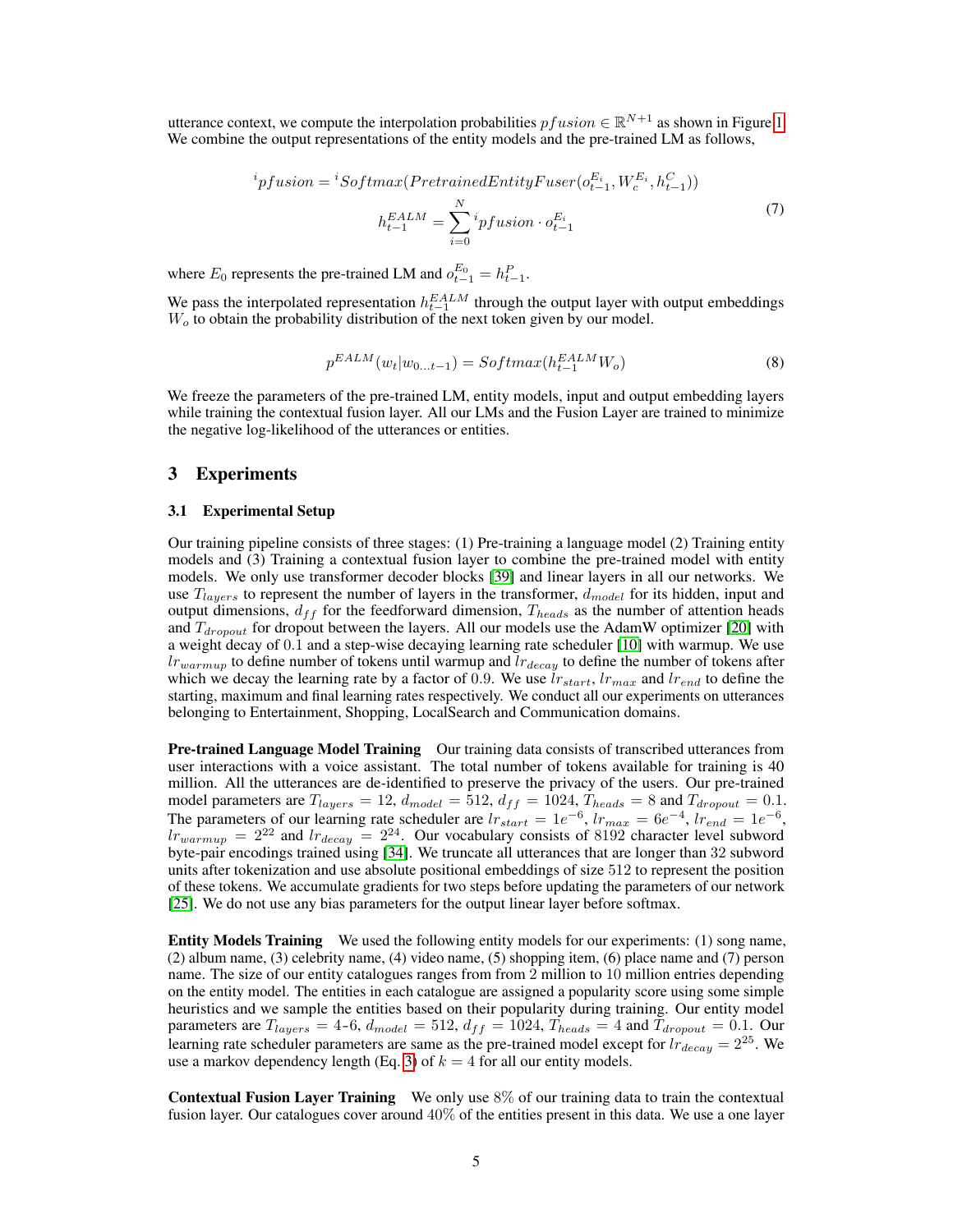transformer with new positional embeddings to represent the utterance context from Section [2.3.](#page-2-4) The output dimension of all our linear layers is 512 except for the ones preceding a softmax layer. We use a dropout of 0.25 on the entity model outputs and 0.1 for the rest of the network. The number of epochs used for training is 4 and our learning rate scheduler parameters are  $lr_{start} = 1e^{-6}$ ,  $lr_{max} = 6e^{-5}$ ,  $lr_{end} = 1e^{-7}$ ,  $lr_{warmup} = 2^{22}$  and  $lr_{decay} = 2^{22}$ . Our batch size is 256 and gradient accumulation is done for two steps before parameter updates. We freeze all the parameters of the pre-trained LM and entity models during training. Our approach is fully self-supervised once we collect decent sized catalogues, containing some percentage of the entities present in the data used to train this layer. Our method works better if we train this layer on entities not seen by the pre-trained LM, however, we did not do that for this paper. We also found that the contextual fusion layer ignores certain entity models if there is a huge imbalance in the data used to train this layer, especially, for entities appearing in similar contexts such as songs and videos.

#### 3.2 Results

We evaluate our model on its ability to represent the long-tail and its effectiveness in continually learning new entities without forgetting old ones. We provide a description of the test sets used for evaluation in Table [1.](#page-5-0) All our test sets are created from a much bigger general test set unless specified. Our spanish and tailnew test sets are created artificially by replacing the entities in the general test set with 20k corresponding entities. We make an assumption that entities are new if they are not present in our training data and catalogues. We evaluated all our test sets on the pre-trained model and Table [2](#page-5-1) shows the relative percentage difference in perplexity of our tail and new test sets compared to the entity seen test set. We use the tail/new test sets as the reference (denominator) for this table.

<span id="page-5-0"></span>Table 1: Description of our testsets that are de-identified, transcribed and annotated.

| Name          | <b>Size</b> | Entites are seen<br>during training | Entities are present<br>in our catalogues | Every utterance<br>contains an entity |
|---------------|-------------|-------------------------------------|-------------------------------------------|---------------------------------------|
| General       | 48k         | some of them                        | some of them                              | no                                    |
| EntitySeen    | 18k         | yes (a few times)                   | some of them                              | yes                                   |
| EntityTail    | 8k          | only individual words               | yes                                       | yes                                   |
| EntityNew     | 14k         | only individual words               | no                                        | yes                                   |
| EntitySpanish | 23k         | no                                  | no                                        | yes                                   |
| EntityTailNew | 23k         | no                                  | yes                                       | yes                                   |

Table 2: Relative difference in perplexities of our test sets when evaluated on our pre-trained LM.

<span id="page-5-1"></span>

|               |        |        | General EntitySeen EntityTail EntityNew EntitySpanish EntityTailNew |        |
|---------------|--------|--------|---------------------------------------------------------------------|--------|
| $-11.46\%$ 0% | 47.55% | 54.83% | 85.8%                                                               | 88.75% |

#### 3.2.1 Evaluation on Long-Tail

We first evaluate our EALM trained using our full catalogues on all our test sets. Entities from the test sets are not manually added to the catalogues and the presence of them is purely coincidental. We have divided our test sets into different groups as shown in Table [1](#page-5-0) based on this information. We show the relative reduction in perplexity obtained by our baseline EALM compared to the pre-trained LM, on all our test sets, in the first part of Table [3.](#page-6-0) We also show a breakdown of these results by entity type obtained by evaluating only on utterances which contain at least one entity of that type. Note that the tail and new test sets only contain entities where each word is seen at least once in the training data. We do this to avoid evaluating on bad transcriptions with misspelled words.

We can see that our baseline EALM consistently outperforms the standalone pre-trained model on all our test sets. The improvement is much more significant on tail entities  $(10.37\%)$ , that are unseen during training, but are present in our catalogues. Surprisingly, we found that our model also does well on new entities, which are not present in our catalogues. We assume this is because of the regularization effect of our entity models on the pre-trained LM, which probably overfits to seen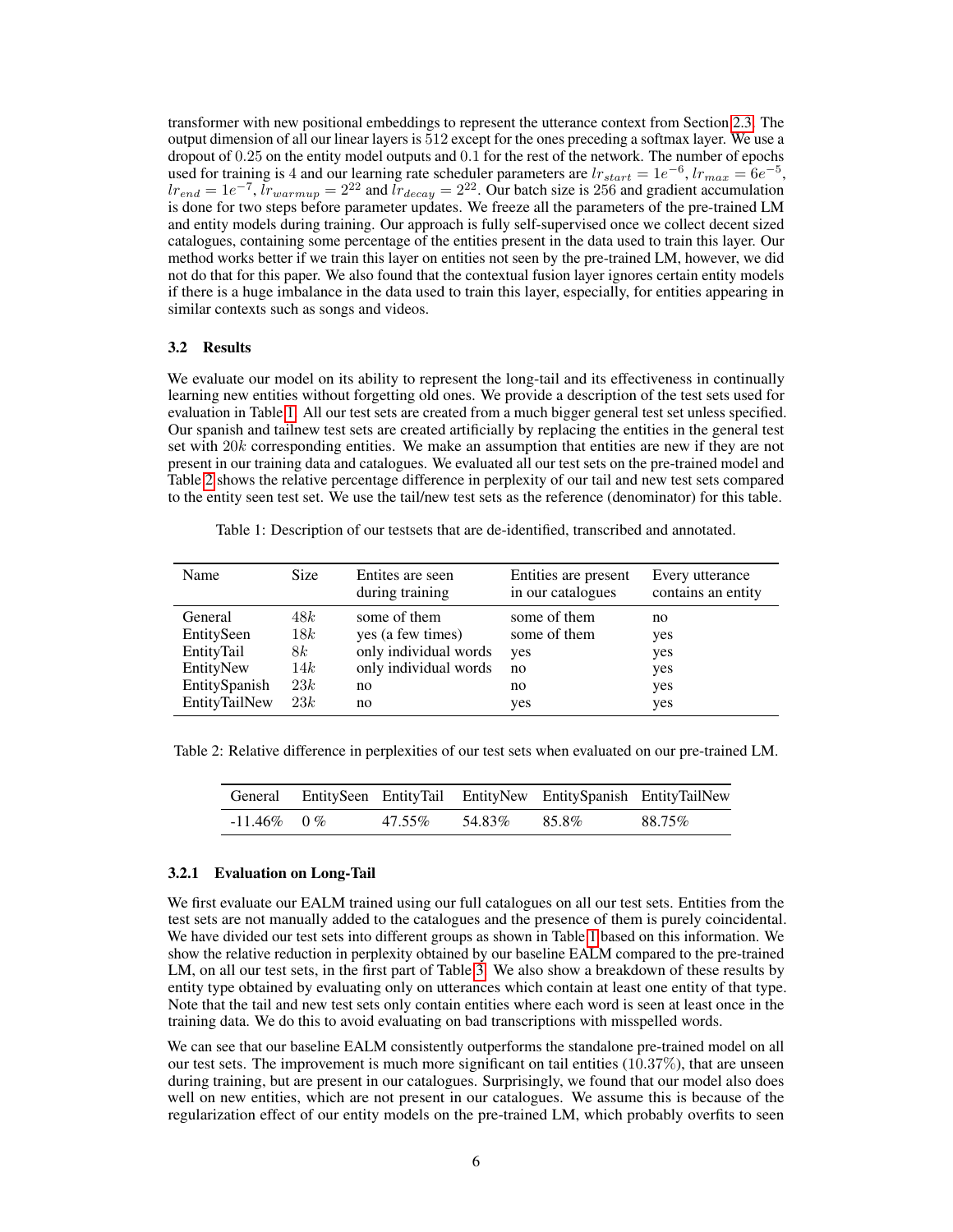| <b>Testset</b>                                                                                                                                            | All   | Song  | Album | Celeb | Video | Item  | Place         | Person |  |
|-----------------------------------------------------------------------------------------------------------------------------------------------------------|-------|-------|-------|-------|-------|-------|---------------|--------|--|
| Our base EALM. Entity models are trained on full catalogues.                                                                                              |       |       |       |       |       |       |               |        |  |
| General                                                                                                                                                   | 1.56  | 3.77  | 1.88  | 3.32  | 2.81  | 2.72  | 1.91          | 0.99   |  |
| EntitySeen                                                                                                                                                | 5.46  | 8.83  | 5.42  | 9.33  | 0.52  | 2.15  | 1.38          | 2.74   |  |
| EntityTail                                                                                                                                                | 10.37 | 16.52 | 9.82  | 16.19 | 4.22  | 7.69  | 4.02          | 5.14   |  |
| EntityNew                                                                                                                                                 | 5.63  | 8.66  | 6.46  | 8.39  | 3.54  | 5.69  | 3.57          | 0.81   |  |
| EntitySpanish                                                                                                                                             | 21.9  | 28.32 | 23.24 | 29.32 | 18.92 | 14.13 | 14.24         | 13.22  |  |
| Entity models are re-trained by adding tail and new entities and plugged back into the EALM.                                                              |       |       |       |       |       |       |               |        |  |
| General                                                                                                                                                   | 1.73  | 3.71  | 2.46  | 3.38  | 3.32  | 3.98  | 1.57          | 1.48   |  |
| EntitySeen                                                                                                                                                | 5.34  | 8.36  | 5.45  | 8.92  | 0.31  | 2.57  | $1.5^{\circ}$ | 2.45   |  |
| EntityTail                                                                                                                                                | 14.79 | 19.89 | 13.29 | 20.44 | 6.18  | 13.89 | 7.23          | 5.43   |  |
| EntityNew                                                                                                                                                 | 14.38 | 16    | 13.66 | 18.03 | 9.35  | 15.73 | 9.54          | 7.2    |  |
| Entity models are re-trained by adding spanish entities and plugged back into the EALM.<br>We did not add the tail and new entities for this experiement. |       |       |       |       |       |       |               |        |  |
| General                                                                                                                                                   | 1.25  | 2.99  | 1.45  | 2.95  | 2.95  | 2.97  | 1.39          | 0.84   |  |
| EntitySpanish                                                                                                                                             | 39.12 | 40.53 | 37.93 | 48.14 | 24.37 | 41.21 | 28.03         | 14.02  |  |

<span id="page-6-0"></span>Table 3: Table showing the effectiveness of EALM on different testsets. All results shown are percentage reduction in perplexity compared to the pretrained LM. We removed the  $\%$  sign.

entities. Our pre-trained model performs very poorly on the spanish entities test set as expected, since these entities contain new words not seen during training combined with the fact that our catalogues contain other spanish entities explains the significant boost seen on this test set.

## 3.2.2 Continual Learning of Popular Entities

Next, we evaluate our model on whether it can continually learn popular entities. To test this, we re-trained all our entity models by adding entities from the tail and new test sets (including dev sets), to the top five percent (ranked by popularity) of our catalogues. We did not retrain the contextual fusion layer. We see a big improvement from  $5.63\%$  to  $14.38\%$  on utterances containing new entities, refer Table [3.](#page-6-0) While this is encouraging, we are still significantly worse compared to the performance of our pre-trained LM on the already existing popular entities in the general test set. From Table [2,](#page-5-1) we can infer that the improvement needed on the entity new test set to match the performance of our pre-trained LM on the entity seen test set is close to 54.83%. However, retraining the pre-trained LM frequently and collecting utterances containing these entities is expensive.

We also evaluated our method on whether it can learn popular entities from other languages, which is not atypical in task-oriented dialogue systems. We can see that our model achieved a huge overall perplexity reduction of 39.12%. Again, this is still significantly lower compared to the 85.8% (refer Table [2\)](#page-5-1) improvement needed to match the performance on existing popular entities.

Notice that even though we see a further reduction in perplexity on the general test set when we retrained our entity models with tail and new entities, because of some possible overlap, we see that our improvement on the general test set reduced from 1.56% to 1.25% after adding the spanish entities. This is expected because the contextual fusion layer was trained on previous entity models. We measure this more accurately in the next section. Unlike other current continual learning approaches, that suffer from significant forgetting, our method only showed a minor degradation on the general test set. This can be explained by Table [6](#page-7-1) where we see that the interpolation probabilities of our entity models are almost always capped around 0.05. We have also observed that this number can only reach 0.2 to 0.4 for new/tail entities explaining the difficulty of our system in being able to truly continually learn new entities, and is always limited by the performance of the pre-trained LM on these entities. However, we have seen cases where this number can touch 0.4 to 0.8, in a controlled setting, using fewer entity models, a weaker pre-trained LM and some supervision.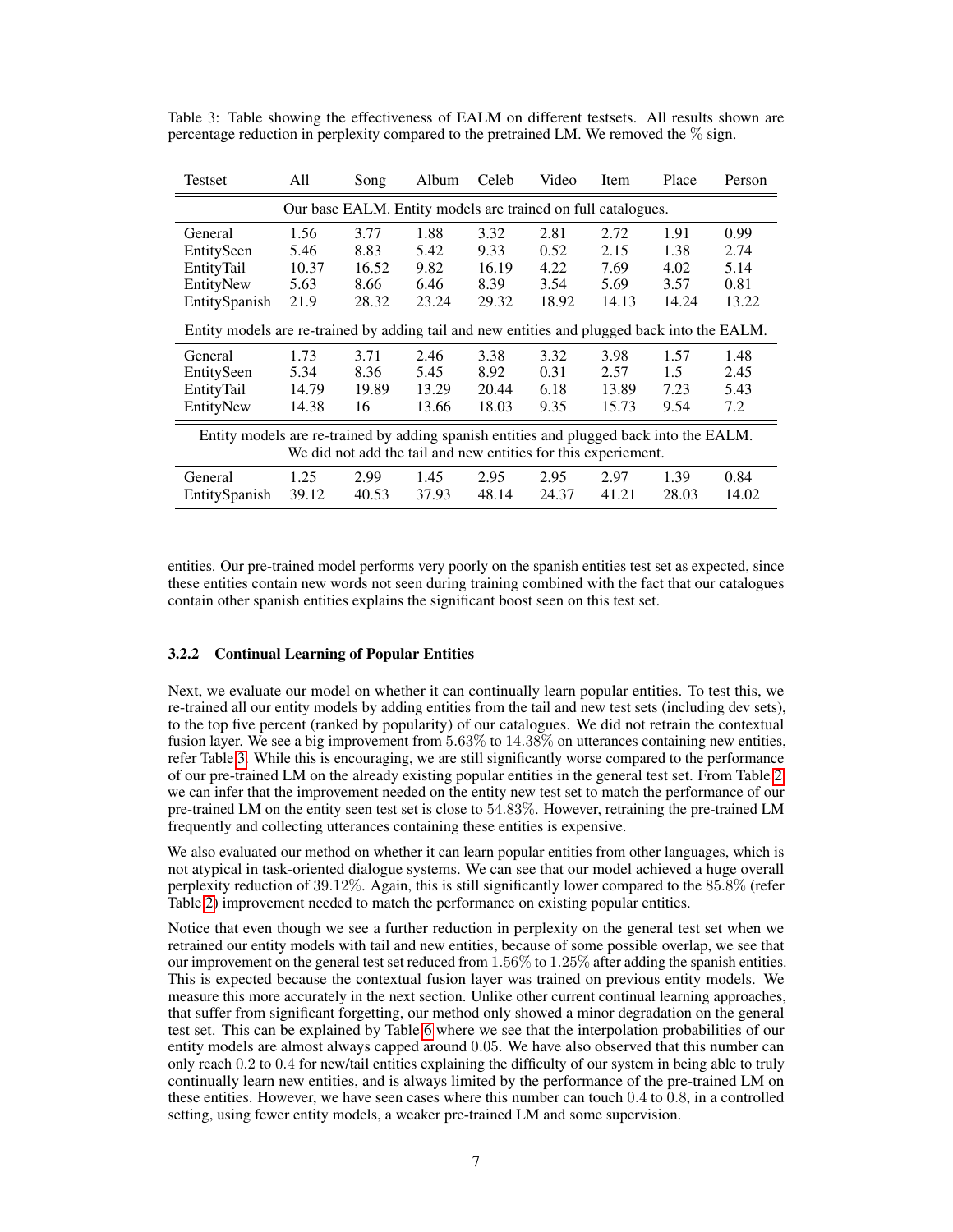#### 3.2.3 Continual Learning of Tail Entities

Finally, we evaluate whether we can add entities to the tail of our catalogues and still see significant improvements. To test this, we have created three sets of catalogues containing top 25%, 50% and  $100\%$  of entities from the original catalogues. To further control our experiments, we removed all entities that are present in the training data and added back 50% of them to these catalogues. We trained two sets of entity models with different random seeds using the 25% catalogue (Entity25, Retrained25) and one set each with the 50% and 100% catalogues (Retrained50, Retrained100). We also artificially created a test set (EntityTailNew) using entities randomly picked from the bottom 75% of our original catalogues. We train our contextual fusion layer using Entity25 and replace it with others for our experiments. We show our results in Table [4.](#page-7-2)

Our results suggest that replacing the entity models comes at a small cost, since the fusion layer is trained on the previous entity models. However, we are still better than the standalone pre-trained model. We are able to continually learn tail entities but the improvements are smaller compared to learning the popular entities. Note that a lot of our tail entities contain both words that are not seen during training and misspelled words, which explains why our pre-trained model does poorly on these entities compared to the EntityNew test set, refer Table [2.](#page-5-1)

| Test set      | <b>EALM</b> trained | $EAI.M +$   | $EAI.M +$    | $EAI.M +$     |
|---------------|---------------------|-------------|--------------|---------------|
|               | with Entity25       | Retrained25 | Retrained 50 | Retrained 100 |
| General       | 1.55                | 1.32        | 1.33         | 1.33          |
| EntityTailNew | 14.52               | 14.02       | 16.95        | 17.97         |

<span id="page-7-2"></span>Table 4: Table showing percentage reduction in perplexity compared to the pre-trained LM.

<span id="page-7-0"></span>Table 5: Example showing the relevant utterance context and interpolation probabilities using  $k = 4$ . We have created this utterance artificially and it is not taken from our de-identified customer data.

|                                                                          | Play      | a         | sky      | full            | οf                      | stars                  | by                         | coldplay  |  |
|--------------------------------------------------------------------------|-----------|-----------|----------|-----------------|-------------------------|------------------------|----------------------------|-----------|--|
| Columns indicate the relevant utterance contexts at different timesteps. |           |           |          |                 |                         |                        |                            |           |  |
| Song Model                                                               | < s       | < s       | a<br>< s | sky<br>a<br>< s | full<br>sky<br>a<br>< s | of<br>full<br>sky<br>a | stars<br>of<br>full<br>sky | $<$ s $>$ |  |
| Celeb Model                                                              | < s       | < s       | < s      | < s             | $<$ s>                  | < s                    | $<$ s $>$                  | < s       |  |
| Other Models                                                             | $<$ s $>$ | $<$ s $>$ | < s      | $<$ s $>$       | $<$ s $>$               | $<$ s $>$              | $<$ s $>$                  | $<$ s $>$ |  |

<span id="page-7-1"></span>Table 6: Table showing the interpolation probabilities of our EALM based on Eq. [7.](#page-4-0) 'a sky full of stars' is a song and 'a sky full of stars for a roof' is an album (soundtrack) present in our catalogues.

|                      | Play | a    | sky      | full | of       | stars | by       | coldplay |
|----------------------|------|------|----------|------|----------|-------|----------|----------|
| Pre-trained LM       |      | 0.92 | 0.94     | 0.92 | 0.93     | 0.85  | 0.97     | 0.97     |
| Song Model           |      | 0.02 | 0.03     | 0.03 | 0.03     | 0.06  | 0.01     | 0.01     |
| Album Model          | 0    | 0.01 | 0.02     | 0.02 | 0.03     | 0.08  | 0.02     | 0.01     |
| Celeb Model          |      | 0.02 | 0.01     | 0.02 | $\Omega$ | 0     | $^{(1)}$ | 0.01     |
| Video Model          |      | 0.01 | $\Omega$ | 0.01 | 0        | 0.01  | $\theta$ | 0        |
| Item Model           |      | 0.02 | 0        | 0    | $\Omega$ | 0     | $\theta$ | 0        |
| Place Model          |      |      | 0.01     | 0    | $\Omega$ | 0     | $\theta$ | 0        |
| <b>Contact Model</b> | 0    | 0.01 | 0        | 0    | 0        | 0     |          |          |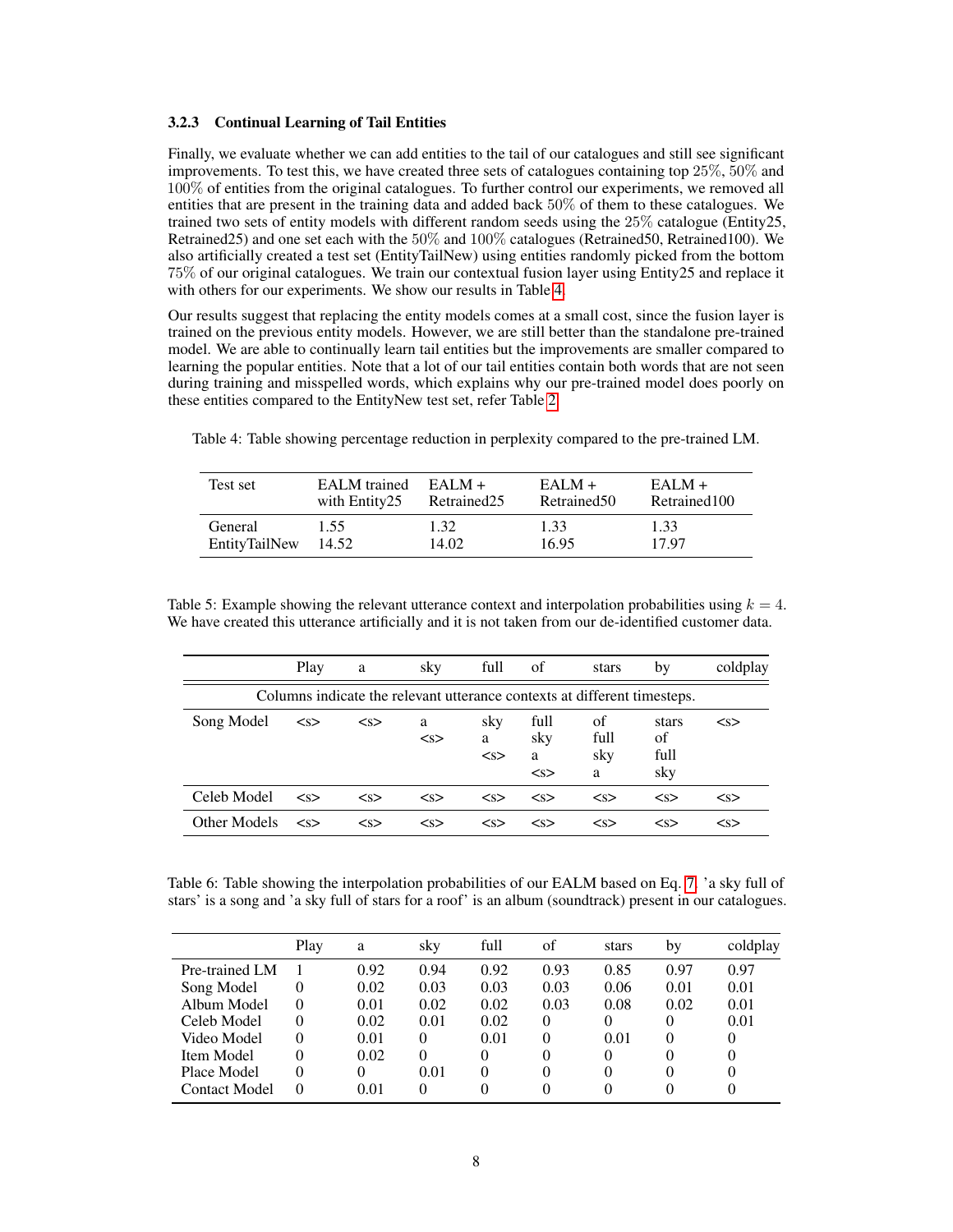# 4 Future Work

Our language models can be directly used for shallow fusion [\[38,](#page-12-5) [4\]](#page-9-3) and n-best hypothesis rescoring [\[14,](#page-10-5) [36\]](#page-12-6) in seq2seq based speech recognition systems. Our approach can also be extended to integrate entity models directly into the decoders of these systems. To improve the recognition of tail entities, we can adapt our entity models based on context such as user, location, season etc [\[21\]](#page-10-6). To scale this, we might have to explore sharing parameters across entity models or interpolating tiny models with our entity models. We can also use our approach for quick hotfixes in production systems.

Another interesting line of work would be to use our EALM for intent classification tasks by making use of the interpolation probabilities Eq. [7](#page-4-0) as additional cues indicating the presence of entities. We could also consider a harder task of embedding our entity models deep into the pre-trained LM and fine-tune it. Extending our work to bi-directional masked language modeling [\[8\]](#page-9-4) could open up other possibilities such as few-shot entity recognition. Our LM may not have a huge impact on tasks external [\[40\]](#page-12-7) to the dialogue systems which benefit more from fact-based entities and their relations.

# 5 Related Work

External Memory Adding external memory to the neural networks was first proposed in [\[42,](#page-12-8) [37\]](#page-12-9) where they used attention mechanism [\[2\]](#page-9-5) to access memory, based on the current context. [\[22,](#page-11-8) [13\]](#page-10-7) extended this to LMs to increase the probability of recently seen words and later [\[12\]](#page-10-8) scaled this to larger contexts using k-nearest neighbors to retrieve from memory. Recently, [\[15\]](#page-10-3) proposed to learn new information by just populating the memory with more data using a pre-trained LM trained on a small corpus. These methods are orthogonal to our work as they can only improve the prediction of fact-based or recently seen entities and cannot be easily extended to preference-based entities, using only a few nearest neighbors for interpolation or computing attention over millions of entities [\[29\]](#page-11-9).

Continual Learning Continual learning approaches focus on learning new information without forgetting the previously acquired knowledge. Current continual learning approaches can be classified into three categories: (i) regularization [\[16,](#page-10-9) [5\]](#page-9-6), (ii) memory [\[6,](#page-9-7) [7\]](#page-9-8) and (iii) expansion [\[32,](#page-11-10) [33\]](#page-11-11) based approaches. They are still an active area of research and require full sentences to learn new entities. It is also not straightforward on how to use these approaches for personalization and contextualization.

Entity Models Earlier work on building separate models for entities and combining them with a general language model used annotated data and class n-gram LMs [\[41\]](#page-12-10). [\[27\]](#page-11-12) extended this to neural models, by predicting the entity type along with the next word and improved the representation of tail entities. [\[19\]](#page-10-10) followed a similar approach but instead encoded the type information in a latent variable with the help of type specific vocabularies and did not use any labeled data. However, these approaches only work for entities seen during training and cannot be extended to support personalization or continual learning. Our work resembles [\[9\]](#page-9-9), where they interpolate component models trained on entity catalogues with a pre-trained LM. Unlike our approach, they explicitly reset the hidden states of the entity models, using a binary activation process, to indicate the start of entities in the utterance context and use reinforcement learning to learn the discrete activation policy.

# 6 Conclusion

We proposed a technique to integrate entity models trained on catalogues of entities into pre-trained LMs, significantly improving the perplexity on long-tailed entities. We also showed that our LM can continually learn new entities at a low cost, outperforming the pre-trained LM on these entities, without any signs of forgetting. We discussed the limitations of our continual learning approach in matching the performance of a pre-trained LM directly trained on these new entities. Nevertheless, our LMs can still be used to learn new entities or hotfix trending entities between deployment cycles or in cases where collecting full sentences containing these entities is expensive. Our LMs can be easily extended to support personalization and contextualization in conversational agents.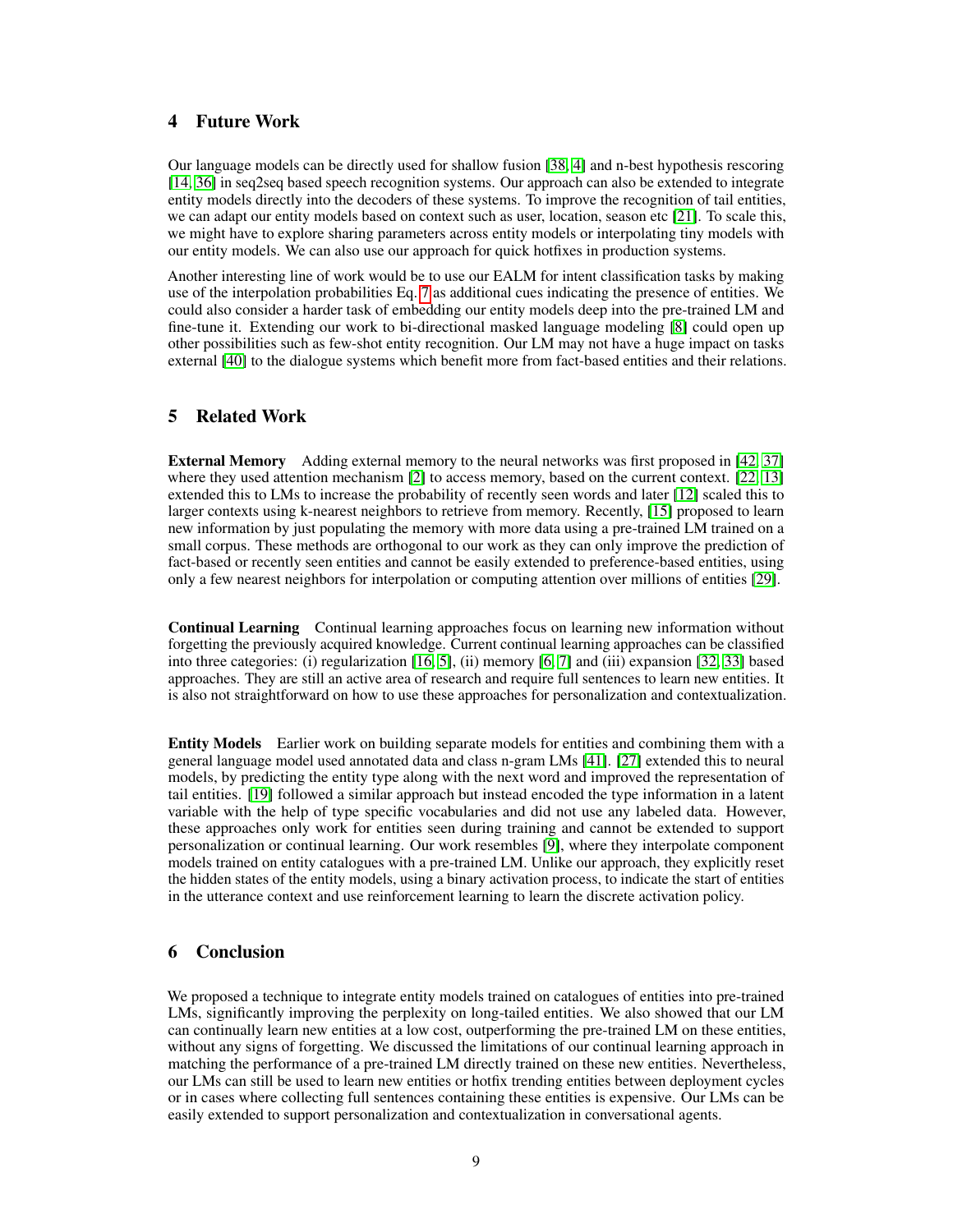## 7 Broader Impact

We explore a direction where we can reduce frequent updates to the pre-trained LMs which are expensive to train while also limiting the manual effort needed for collecting the data to train them. Our LMs make efficient use of entity catalogues, compared to the current state-of-the-art approaches that only learn this information through varied data sources. We envision our LMs to have a significant impact in the conversational AI space. Our approach can be used for contextualization and personalization of neural language models in such systems. We can also use it for quick hotfixes of already deployed models. Our method can be extended to remove biases in language models by improving the representation of tailed entities such as artists, items or restaurants. This has to be extensively tested before releasing such models. Correspondingly, our models can also be used to bias certain entities more than others leading to a poorer representation of those entities.

#### References

- <span id="page-9-1"></span>[1] Petar Aleksic, Mohammadreza Ghodsi, Assaf Michaely, Cyril Allauzen, Keith Hall, Brian Roark, David Rybach, and Pedro Moreno. Bringing contextual information to google speech recognition. In *Interspeech 2015, International Speech Communications Association*, 2015.
- <span id="page-9-5"></span>[2] Dzmitry Bahdanau, Kyunghyun Cho, and Yoshua Bengio. Neural machine translation by jointly learning to align and translate. In Yoshua Bengio and Yann LeCun, editors, *3rd International Conference on Learning Representations, ICLR 2015, San Diego, CA, USA, May 7-9, 2015, Conference Track Proceedings*, 2015. URL <http://arxiv.org/abs/1409.0473>.
- <span id="page-9-0"></span>[3] Peter F Brown, Vincent J Della Pietra, Peter V Desouza, Jennifer C Lai, and Robert L Mercer. Class-based n-gram models of natural language. *Computational linguistics*, 18(4):467–480, 1992.
- <span id="page-9-3"></span>[4] Rodrigo Cabrera, Xiaofeng Liu, Mohammadreza Ghodsi, Zebulun Matteson, Eugene Weinstein, and Anjuli Kannan. Language model fusion for streaming end to end speech recognition. *arXiv preprint arXiv:2104.04487*, 2021.
- <span id="page-9-6"></span>[5] Arslan Chaudhry, Puneet K. Dokania, Thalaiyasingam Ajanthan, and Philip H. S. Torr. Riemannian walk for incremental learning: Understanding forgetting and intransigence. In Vittorio Ferrari, Martial Hebert, Cristian Sminchisescu, and Yair Weiss, editors, *Computer Vision – ECCV 2018*, pages 556–572, Cham, 2018. Springer International Publishing. ISBN 978-3-030- 01252-6.
- <span id="page-9-7"></span>[6] Arslan Chaudhry, Marc'Aurelio Ranzato, Marcus Rohrbach, and Mohamed Elhoseiny. Efficient lifelong learning with A-GEM. In *7th International Conference on Learning Representations, ICLR 2019, New Orleans, LA, USA, May 6-9, 2019*. OpenReview.net, 2019. URL [https:](https://openreview.net/forum?id=Hkf2_sC5FX) [//openreview.net/forum?id=Hkf2\\_sC5FX](https://openreview.net/forum?id=Hkf2_sC5FX).
- <span id="page-9-8"></span>[7] Cyprien de Masson d'Autume, Sebastian Ruder, Lingpeng Kong, and Dani Yogatama. Episodic memory in lifelong language learning. In H. Wallach, H. Larochelle, A. Beygelzimer, F. d'Alché-Buc, E. Fox, and R. Garnett, editors, *Advances in Neural Information Processing Systems*, volume 32. Curran Associates, Inc., 2019. URL [https://proceedings.neurips.cc/paper/](https://proceedings.neurips.cc/paper/2019/file/f8d2e80c1458ea2501f98a2cafadb397-Paper.pdf) [2019/file/f8d2e80c1458ea2501f98a2cafadb397-Paper.pdf](https://proceedings.neurips.cc/paper/2019/file/f8d2e80c1458ea2501f98a2cafadb397-Paper.pdf).
- <span id="page-9-4"></span>[8] Jacob Devlin, Ming-Wei Chang, Kenton Lee, and Kristina Toutanova. BERT: Pre-training of deep bidirectional transformers for language understanding. In *Proceedings of the 2019 Conference of the North American Chapter of the Association for Computational Linguistics: Human Language Technologies, Volume 1 (Long and Short Papers)*, pages 4171–4186, Minneapolis, Minnesota, June 2019. Association for Computational Linguistics. doi: 10.18653/v1/N19-1423. URL <https://www.aclweb.org/anthology/N19-1423>.
- <span id="page-9-9"></span>[9] Denis Filimonov, Ravi Teja Gadde, and Ariya Rastrow. Neural composition: Learning to generate from multiple models. *arXiv preprint arXiv:2007.16013*, 2020.
- <span id="page-9-2"></span>[10] Rong Ge, Sham M Kakade, Rahul Kidambi, and Praneeth Netrapalli. The step decay schedule: A near optimal, geometrically decaying learning rate procedure for least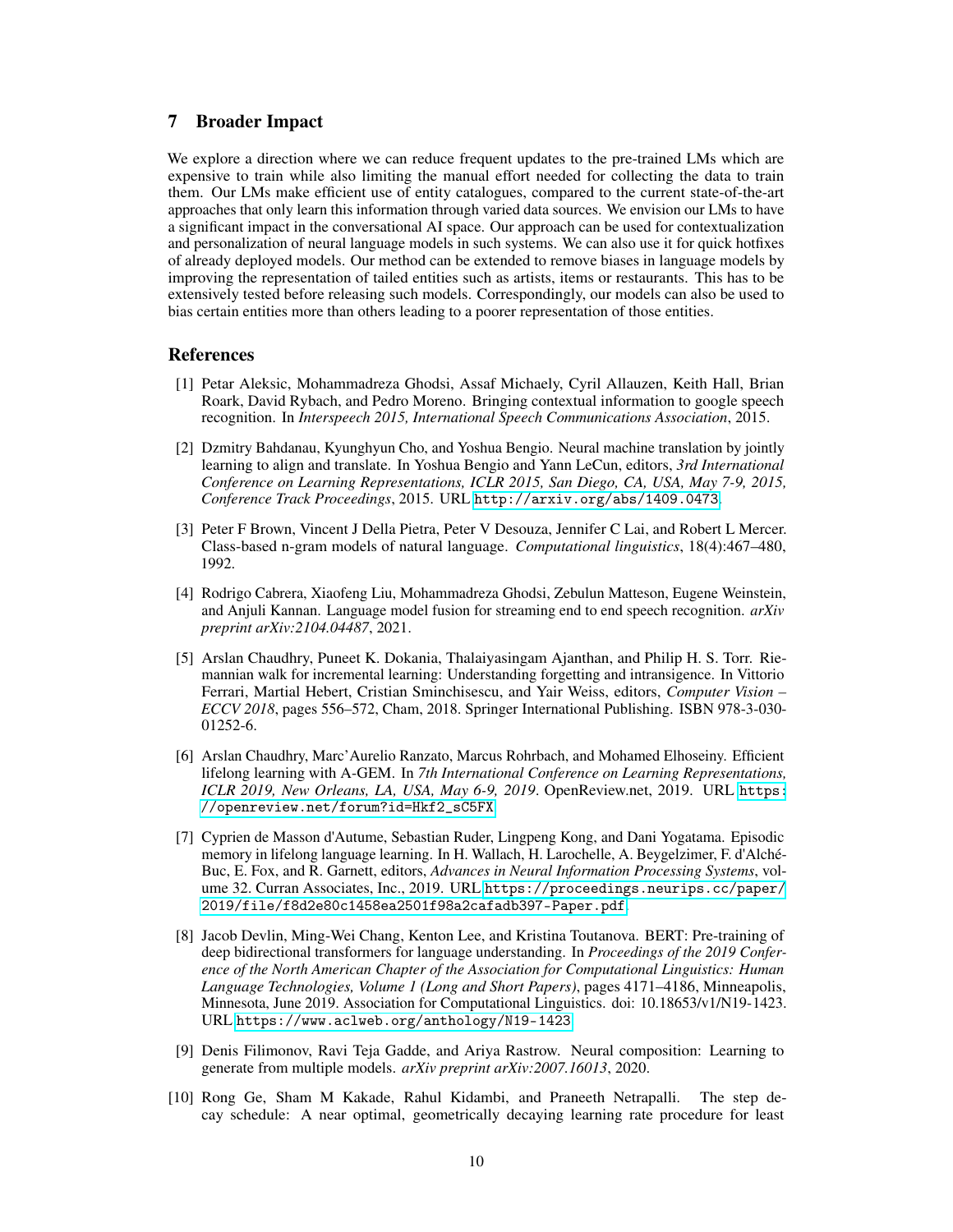squares. In H. Wallach, H. Larochelle, A. Beygelzimer, F. d'Alché-Buc, E. Fox, and R. Garnett, editors, *Advances in Neural Information Processing Systems*, volume 32. Curran Associates, Inc., 2019. URL [https://proceedings.neurips.cc/paper/2019/file/](https://proceedings.neurips.cc/paper/2019/file/2f4059ce1227f021edc5d9c6f0f17dc1-Paper.pdf) [2f4059ce1227f021edc5d9c6f0f17dc1-Paper.pdf](https://proceedings.neurips.cc/paper/2019/file/2f4059ce1227f021edc5d9c6f0f17dc1-Paper.pdf).

- <span id="page-10-1"></span>[11] Aditya Gourav, Linda Liu, Ankur Gandhe, Yile Gu, Guitang Lan, Xiangyang Huang, Shashank Kalmane, Gautam Tiwari, Denis Filimonov, Ariya Rastrow, Andreas Stolcke, and Ivan Bulyko. Personalization strategies for end-to-end speech recognition systems. In *ICASSP 2021 - 2021 IEEE International Conference on Acoustics, Speech and Signal Processing (ICASSP)*, pages 7348–7352, 2021. doi: 10.1109/ICASSP39728.2021.9413962.
- <span id="page-10-8"></span>[12] Edouard Grave, Moustapha Cisse, and Armand Joulin. Unbounded cache model for online language modeling with open vocabulary. In *Proceedings of the 31st International Conference on Neural Information Processing Systems*, NIPS'17, page 6044–6054, Red Hook, NY, USA, 2017. Curran Associates Inc. ISBN 9781510860964.
- <span id="page-10-7"></span>[13] Edouard Grave, Armand Joulin, and Nicolas Usunier. Improving neural language models with a continuous cache. In *5th International Conference on Learning Representations, ICLR 2017, Toulon, France, April 24-26, 2017, Conference Track Proceedings*. OpenReview.net, 2017. URL <https://openreview.net/forum?id=B184E5qee>.
- <span id="page-10-5"></span>[14] Ke Hu, Ruoming Pang, Tara N Sainath, and Trevor Strohman. Transformer based deliberation for two-pass speech recognition. In *2021 IEEE Spoken Language Technology Workshop (SLT)*, pages 68–74. IEEE, 2021.
- <span id="page-10-3"></span>[15] Urvashi Khandelwal, Omer Levy, Dan Jurafsky, Luke Zettlemoyer, and Mike Lewis. Generalization through memorization: Nearest neighbor language models. *CoRR*, abs/1911.00172, 2019. URL <http://arxiv.org/abs/1911.00172>.
- <span id="page-10-9"></span>[16] James Kirkpatrick, Razvan Pascanu, Neil Rabinowitz, Joel Veness, Guillaume Desjardins, Andrei A. Rusu, Kieran Milan, John Quan, Tiago Ramalho, Agnieszka Grabska-Barwinska, Demis Hassabis, Claudia Clopath, Dharshan Kumaran, and Raia Hadsell. Overcoming catastrophic forgetting in neural networks. *Proceedings of the National Academy of Sciences*, 114(13):3521–3526, 2017. ISSN 0027-8424. doi: 10.1073/pnas.1611835114. URL <https://www.pnas.org/content/114/13/3521>.
- <span id="page-10-2"></span>[17] Anjishnu Kumar, Arpit Gupta, Julian Chan, Sam Tucker, Bjorn Hoffmeister, Markus Dreyer, Stanislav Peshterliev, Ankur Gandhe, Denis Filiminov, Ariya Rastrow, et al. Just ask: building an architecture for extensible self-service spoken language understanding. *arXiv preprint arXiv:1711.00549*, 2017.
- <span id="page-10-0"></span>[18] Duc Le, Mahaveer Jain, Gil Keren, Suyoun Kim, Yangyang Shi, Jay Mahadeokar, Julian Chan, Yuan Shangguan, Christian Fuegen, Ozlem Kalinli, et al. Contextualized streaming end-to-end speech recognition with trie-based deep biasing and shallow fusion. *arXiv preprint arXiv:2104.02194*, 2021.
- <span id="page-10-10"></span>[19] Angli Liu, Jingfei Du, and Veselin Stoyanov. Knowledge-augmented language model and its application to unsupervised named-entity recognition. In *Proceedings of the 2019 Conference of the North American Chapter of the Association for Computational Linguistics: Human Language Technologies, Volume 1 (Long and Short Papers)*, pages 1142–1150, Minneapolis, Minnesota, June 2019. Association for Computational Linguistics. doi: 10.18653/v1/N19-1117. URL <https://www.aclweb.org/anthology/N19-1117>.
- <span id="page-10-4"></span>[20] Ilya Loshchilov and Frank Hutter. Decoupled weight decay regularization. In *7th International Conference on Learning Representations, ICLR 2019, New Orleans, LA, USA, May 6-9, 2019*. OpenReview.net, 2019. URL <https://openreview.net/forum?id=Bkg6RiCqY7>.
- <span id="page-10-6"></span>[21] Ian McGraw, Rohit Prabhavalkar, Raziel Alvarez, Montse Gonzalez Arenas, Kanishka Rao, David Rybach, Ouais Alsharif, Haşim Sak, Alexander Gruenstein, Françoise Beaufays, et al. Personalized speech recognition on mobile devices. In *2016 IEEE International Conference on Acoustics, Speech and Signal Processing (ICASSP)*, pages 5955–5959. IEEE, 2016.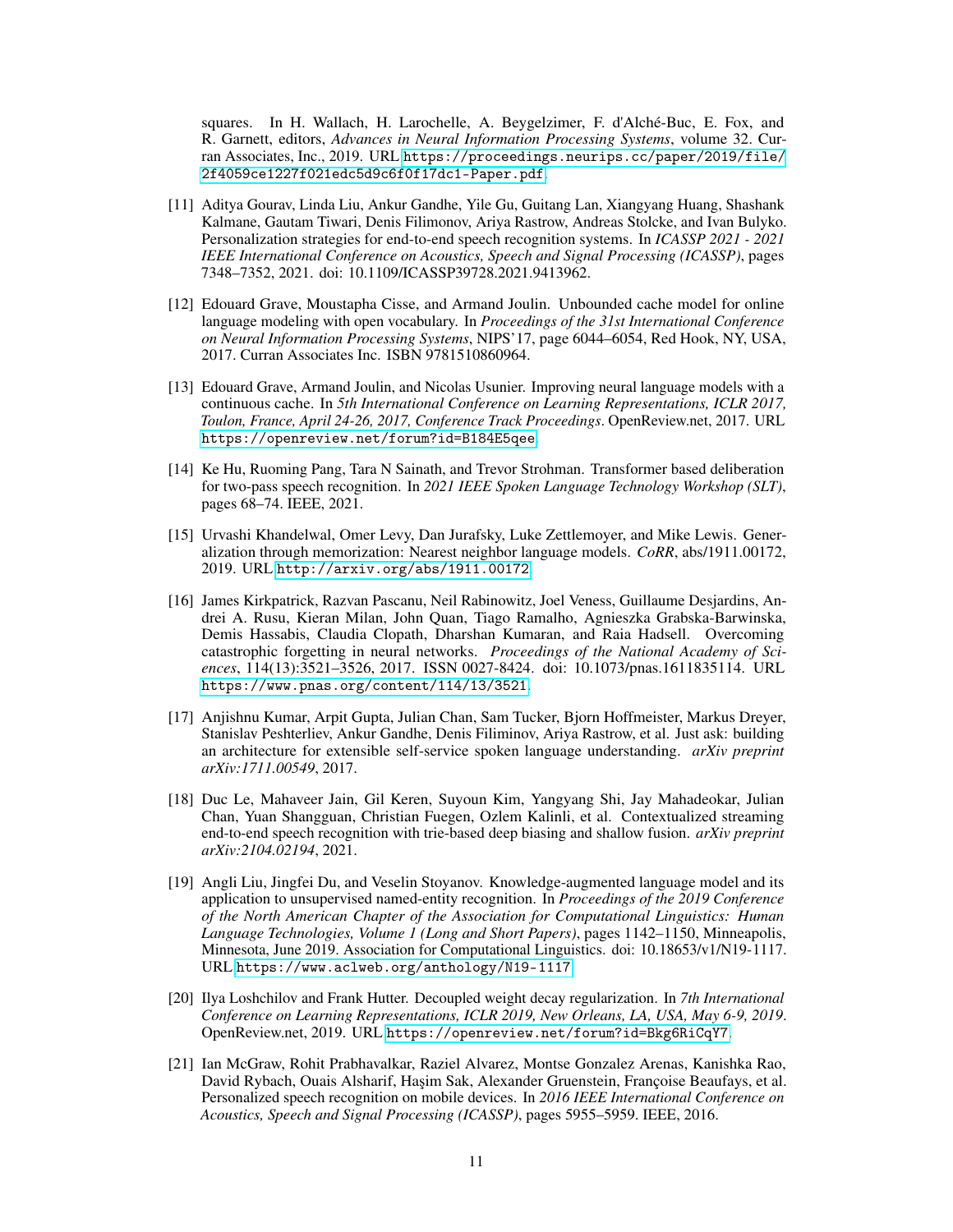- <span id="page-11-8"></span>[22] Stephen Merity, Caiming Xiong, James Bradbury, and Richard Socher. Pointer sentinel mixture models. In *5th International Conference on Learning Representations, ICLR 2017, Toulon, France, April 24-26, 2017, Conference Track Proceedings*. OpenReview.net, 2017. URL <https://openreview.net/forum?id=Byj72udxe>.
- <span id="page-11-2"></span>[23] Andrei Mikheev, Marc Moens, and Claire Grover. Named entity recognition without gazetteers. In *Ninth Conference of the European Chapter of the Association for Computational Linguistics*, 1999.
- <span id="page-11-1"></span>[24] Mehryar Mohri, Fernando Pereira, and Michael Riley. Weighted finite-state transducers in speech recognition. *Computer Speech & Language*, 16(1):69–88, 2002.
- <span id="page-11-7"></span>[25] Myle Ott, Sergey Edunov, David Grangier, and Michael Auli. Scaling neural machine translation. In *Proceedings of the Third Conference on Machine Translation: Research Papers*, pages 1–9, Brussels, Belgium, October 2018. Association for Computational Linguistics. doi: 10.18653/ v1/W18-6301. URL <https://www.aclweb.org/anthology/W18-6301>.
- <span id="page-11-5"></span>[26] Niki Parmar, Ashish Vaswani, Jakob Uszkoreit, Lukasz Kaiser, Noam Shazeer, Alexander Ku, and Dustin Tran. Image transformer. In Jennifer Dy and Andreas Krause, editors, *Proceedings of the 35th International Conference on Machine Learning*, volume 80 of *Proceedings of Machine Learning Research*, pages 4055–4064. PMLR, 10–15 Jul 2018. URL [http://proceedings.](http://proceedings.mlr.press/v80/parmar18a.html) [mlr.press/v80/parmar18a.html](http://proceedings.mlr.press/v80/parmar18a.html).
- <span id="page-11-12"></span>[27] Md Rizwan Parvez, Saikat Chakraborty, Baishakhi Ray, and Kai-Wei Chang. Building language models for text with named entities. In *Proceedings of the 56th Annual Meeting of the Association for Computational Linguistics (Volume 1: Long Papers)*, pages 2373–2383, Melbourne, Australia, July 2018. Association for Computational Linguistics. doi: 10.18653/v1/P18-1221. URL <https://www.aclweb.org/anthology/P18-1221>.
- <span id="page-11-3"></span>[28] Matthew E. Peters, Mark Neumann, Robert Logan, Roy Schwartz, Vidur Joshi, Sameer Singh, and Noah A. Smith. Knowledge enhanced contextual word representations. In *Proceedings of the 2019 Conference on Empirical Methods in Natural Language Processing and the 9th International Joint Conference on Natural Language Processing (EMNLP-IJCNLP)*, pages 43–54, Hong Kong, China, November 2019. Association for Computational Linguistics. doi: 10.18653/v1/D19-1005. URL <https://www.aclweb.org/anthology/D19-1005>.
- <span id="page-11-9"></span>[29] Golan Pundak, Tara N. Sainath, Rohit Prabhavalkar, Anjuli Kannan, and Ding Zhao. Deep context: End-to-end contextual speech recognition. In *2018 IEEE Spoken Language Technology Workshop (SLT)*, pages 418–425, 2018. doi: 10.1109/SLT.2018.8639034.
- <span id="page-11-0"></span>[30] Ernest Pusateri, Christophe Van Gysel, Rami Botros, Sameer Badaskar, Mirko Hannemann, Youssef Oualil, and Ilya Oparin. Connecting and Comparing Language Model Interpolation Techniques. In *Proc. Interspeech 2019*, pages 3500–3504, 2019. doi: 10.21437/Interspeech. 2019-1822. URL <http://dx.doi.org/10.21437/Interspeech.2019-1822>.
- <span id="page-11-4"></span>[31] Alec Radford, Karthik Narasimhan, Tim Salimans, and Ilya Sutskever. Improving language understanding by generative pre-training. 2018.
- <span id="page-11-10"></span>[32] Andrei A Rusu, Neil C Rabinowitz, Guillaume Desjardins, Hubert Soyer, James Kirkpatrick, Koray Kavukcuoglu, Razvan Pascanu, and Raia Hadsell. Progressive neural networks. *arXiv preprint arXiv:1606.04671*, 2016.
- <span id="page-11-11"></span>[33] Jonathan Schwarz, Wojciech Czarnecki, Jelena Luketina, Agnieszka Grabska-Barwinska, Yee Whye Teh, Razvan Pascanu, and Raia Hadsell. Progress & compress: A scalable framework for continual learning. In Jennifer G. Dy and Andreas Krause, editors, *Proceedings of the 35th International Conference on Machine Learning, ICML 2018, Stockholmsmässan, Stockholm, Sweden, July 10-15, 2018*, volume 80 of *Proceedings of Machine Learning Research*, pages 4535– 4544. PMLR, 2018. URL <http://proceedings.mlr.press/v80/schwarz18a.html>.
- <span id="page-11-6"></span>[34] Rico Sennrich, Barry Haddow, and Alexandra Birch. Neural machine translation of rare words with subword units. In *Proceedings of the 54th Annual Meeting of the Association for Computational Linguistics (Volume 1: Long Papers)*, pages 1715–1725, Berlin, Germany, August 2016. Association for Computational Linguistics. doi: 10.18653/v1/P16-1162. URL <https://www.aclweb.org/anthology/P16-1162>.